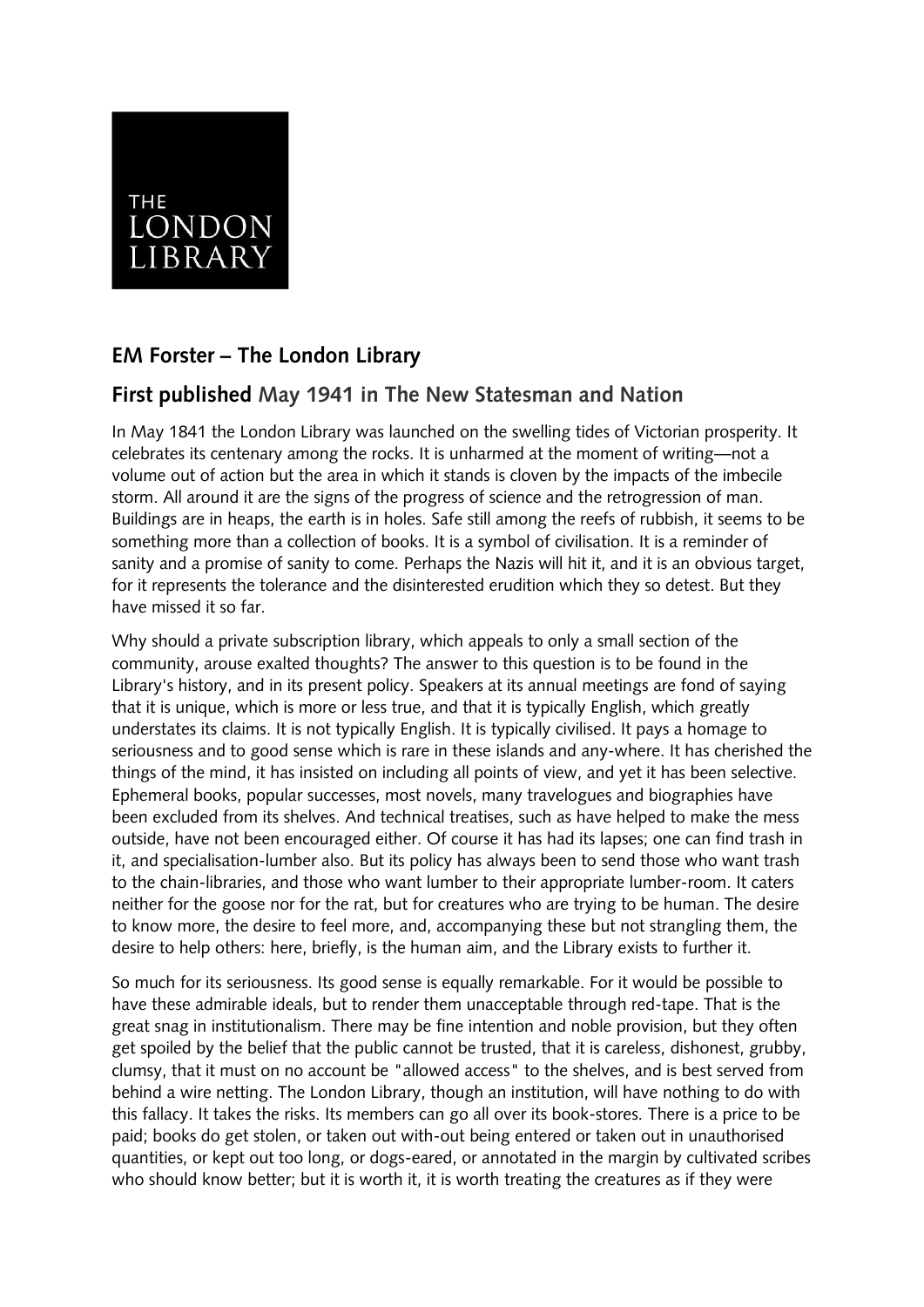grown up, the gain to the humanities outweighs the financial loss. Moreover, it is the tradition of the library to help the student rather than to snub, and this promotes a decent reaction at once. And "help" is indeed too feeble a word; the officials there possess not only good-will, but wide and accurate knowledge, which is instantly placed at the enquirer's disposal.

The library owes its origin to the spleen and to the nobility of Thomas Carlyle. The spleen came-first; Carlyle needed books of reference while he was writing his Cromwell, he could not afford to buy them all, and the journey from Chelsea to the British Museum Library was a vexatious one. Besides, when he got to the British Museum he found other people reading there too, which gave him the feeling of a crowd, and it is impossible to work in a crowd: "add discomfort, perturbation, headache, waste of health." Grumbling and growling at his miserable fate, he betook himself to the drawing-room of Lady Stanley of Alderley in Dover Street, and burst forth there; even in Iceland, he said, the peasants could borrow books, and take them away to read in their huts during the Arctic night; only in London was there this "shameful anomaly." The company tried to soothe him or to change the subject, but his growls continued; books, books, one ought to be able to borrow books. And before long, he effected one of his junctions between private peevishness and public welfare, and persuaded other men of distinction to combine with him in launching a library. Gladstone, Hallam, Grote, Monckton Milnes joined him. A meeting was held at the Freeman's Tavern to promote a scheme for "a supply of good books in all departments of knowledge." Lord Eliot was in the chair, and Carlyle made a fine speech. It is said to be his only speech. Here are some sentences from it:

*A book is a kind of thing which requires a man to be self-collected. He must be alone with it. A good book is the purest essence of the human soul... The good of a book is not the facts that can be got out of it but the kind of resonance that it awakes in our own minds. A book may strike out a thousand things, may make us know a thousand things which it does not know itself... The founding of a Library is one of the greatest things we can do with regard to results. It is one of the quietest of things; but there is nothing that I know of at bottom more important. Everyone able to read a good book becomes a wiser man. He becomes a similar centre of light and order, and just insight into the things around him. A collection of good books contains all the nobleness and wisdom of the world before us. Every heroic and victorious soul has left his stamp upon it. A collection of books is the best of all Universities; for the University only teaches us to read the book: you must go to the book itself for what it is. I call it a Church also which every devout soul may enter—a Church but with no quarrelling, no Church-rates...* 

At this point, Carlyle was interrupted by laughter and cheers, and sat down good-temperedly. His speech is too optimistic, in view of our present information; also too subjective in its emphasis on the "resonance" from books; also too little aware of the power of concentration possessed by many readers, which enables them today to continue through an air-raid. But it is a noble utterance. It recalls us to the importance of seriousness, and to the preciousness and the destructibility of knowledge. Knowledge will perish if we do not stand up for it, and testify. It is never safe, never harvested. It has to be protected not only against the gangster but against a much more charming and seductive foe: the crowd. "I know what I like and I know what I want," says the crowd, "and I don't want all these shelves and shelves of books. Scrap them."

The Library started in two rooms at 49 Pall Mall, with five hundred members, and three thousand books. Conditions were Spartan; no ink or paper was provided, and for a time there was no clock. In 1845 it moved into St. James's Square, and now it has a membership of four thousand, and about four hundred and seventy thousand books, together with various luxuries,